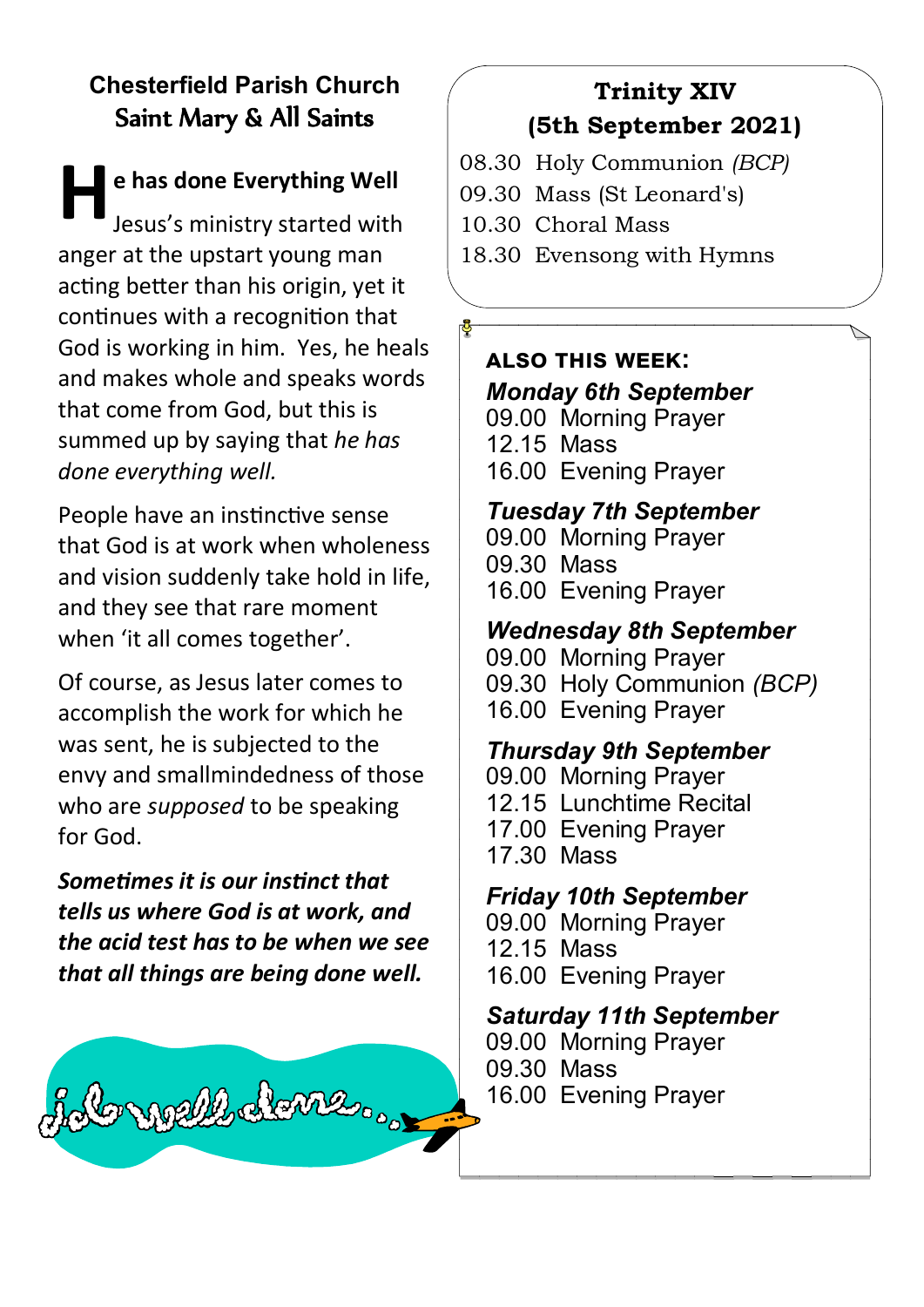#### **TRINITY XIV - CHORAL MASS**

Introit: TRA Setting: TBA

#### **Collect Prayer**

Almighty God, whose only Son has opened for us a new and living way into your presence: give us pure hearts and steadfast wills to worship you in spirit and in truth; through Jesus Christ your Son our Lord, who is alive and reigns with you, in the unity of the Holy Spirit, one God, now and for ever. **Amen**

**A reading from the Book of Proverbs Prov 22.1-2,8-9,22-23** A good name is to be chosen rather than great riches, and favour is better than silver or gold. The rich and the poor have this in common: the Lord is the maker of them all.

Whoever sows injustice will reap calamity, and the rod of anger will fail. Those who are generous are blessed, for they share their bread with the poor.

Do not rob the poor because they are poor, or crush the afflicted at the gate; for the Lord pleads their cause and despoils of life those who despoil them.

This is the Word of the Lord. **Thanks be to God**

Gradual Hymn: TBA

# **Listen to the Gospel of Christ according to Saint Mark**

#### Glory to you, O Lord Mark 7.24-end

Jesus set out and went away to the region of Tyre. He entered a house and did not want anyone to know he was there. Yet he could not escape notice, but a woman whose little daughter had an unclean spirit immediately heard about him, and she came and bowed down at his feet. Now the woman was a Gentile, of Syrophoenician origin. She begged him to cast the demon out of her daughter. He said to her, 'Let the children be fed first, for it is not fair to take the children's food and throw it to the dogs.' But she answered him, 'Sir, even the dogs under the table eat the children's crumbs.' Then he said to her, 'For saying that, you may go - the demon has left your daughter.' So she went home, found the child lying on the bed, and the demon gone.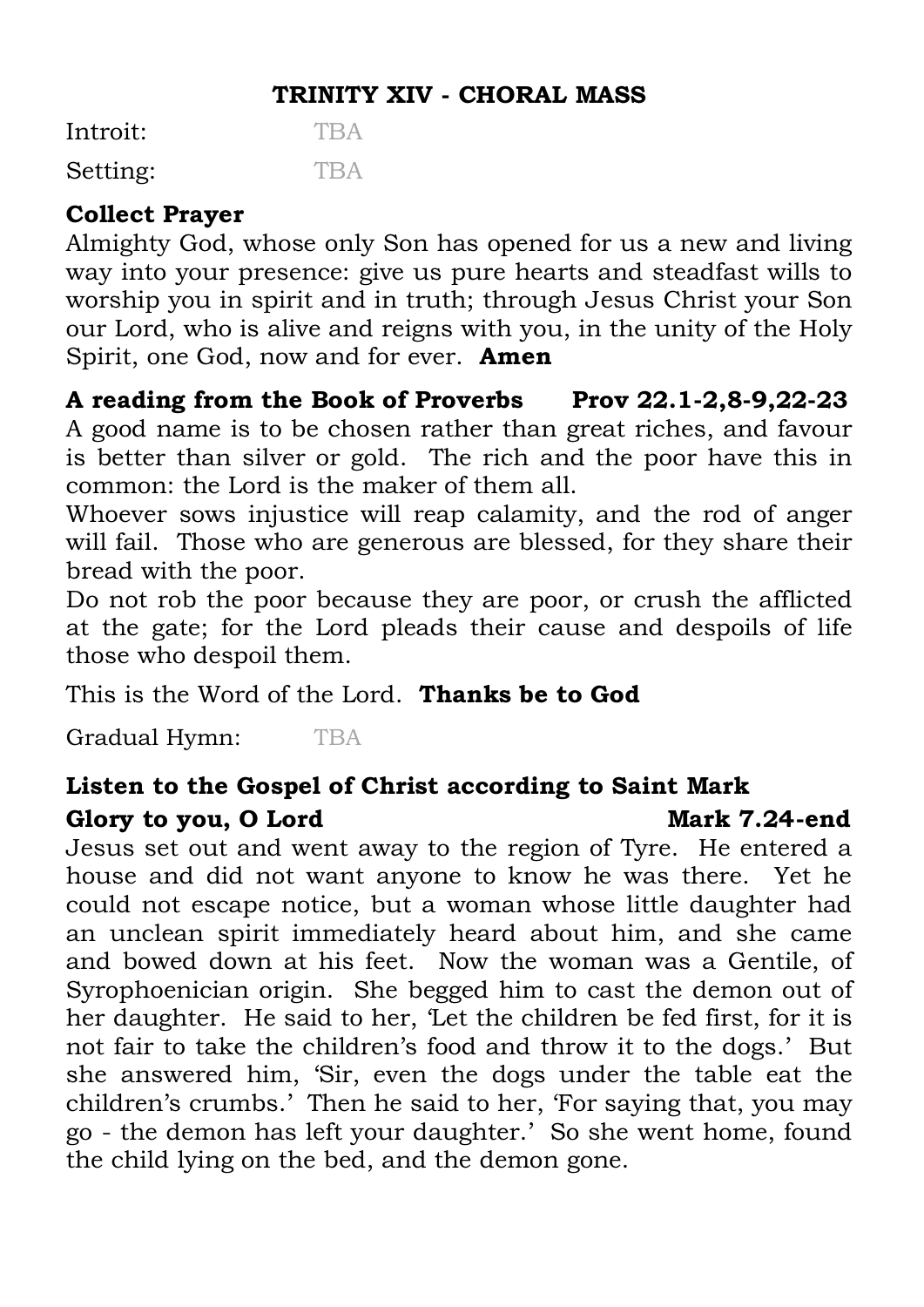Then he returned from the region of Tyre, and went by way of Sidon towards the Sea of Galilee, in the region of the Decapolis. They brought to him a deaf man who had an impediment in his speech; and they begged him to lay his hand on him. He took him aside in private, away from the crowd, and put his fingers into his ears, and he spat and touched his tongue. Then looking up to heaven, he sighed and said to him, 'Ephphatha', that is, 'Be opened.' And immediately his ears were opened, his tongue was released, and he spoke plainly. Then Jesus ordered them to tell no one; but the more he ordered them, the more zealously they proclaimed it. They were astounded beyond measure, saying, 'He has done everything well; he even makes the deaf to hear and the mute to speak.'

This is the Gospel of the Lord. **Praise to you, O Christ**

Homily, Creed, Intercessions & Peace

Offertory Hymn: TBA Communion Motet: TBA Post-Communion Hymn: TBA Voluntary: TBA

*\*\*\*\*\*\*\*\*\*\*\*\*\*\*\*\*\*\*\*\*\*\*\*\*\*\*\*\*\*\*\*\*\*\*\*\**

#### **EVENSONG WITH HYMNS**

| Responses:     | <b>TBA</b>       |
|----------------|------------------|
| Psalm(s):      | $27 - 29$        |
| First Lesson:  | Exodus 14.5-end  |
| Office Hymn:   | <b>TBA</b>       |
| Canticles:     | <b>TRA</b>       |
| Second Lesson: | Matthew $6.1-18$ |
| Anthem:        | <b>TBA</b>       |
| Hymn:          | <b>TBA</b>       |
| Voluntary:     | TBA              |